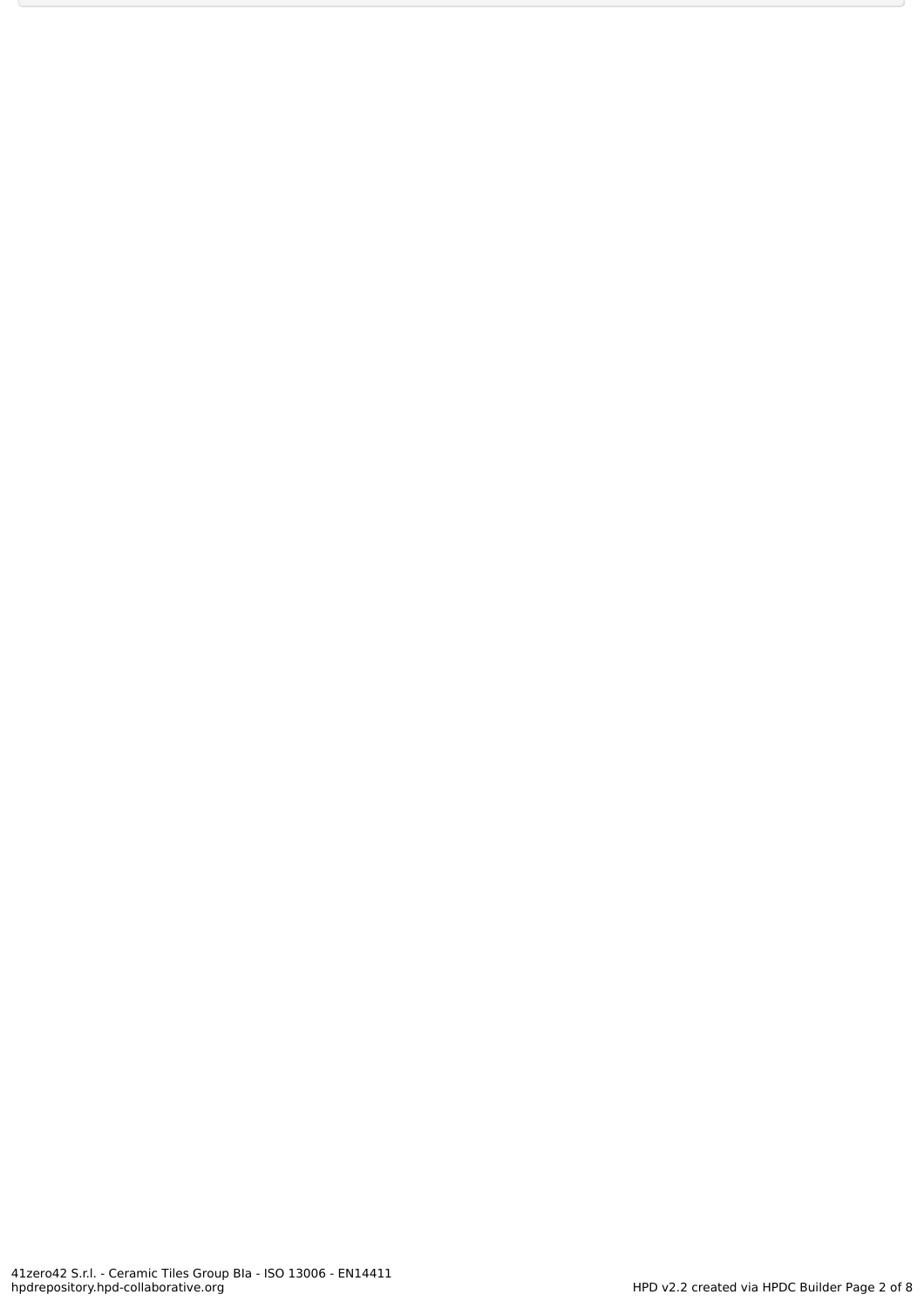This section lists contents in a product based on specific threshold(s) and reports detailed health information including hazards. This *HPD uses the inventory method indicated above, which is one of three possible methods:*

- *Basic Inventory method with Product-level threshold.*
- *Nested Material Inventory method with Product-level threshold*
- *Nested Material Inventory method with individual Material-level thresholds*

Definitions and requirements for the three inventory methods and requirements for each data field can be found in the HPD Open *Standard version 2.1.1, available on the HPDC website at: [www.hpd-collaborative.org/hpd-2-1-1-standard](https://www.hpd-collaborative.org/hpd-2-1-1-standard)*

# **41ZERO42 S.R.L. - CERAMIC TILES GROUP BIA - ISO 13006 - EN14411**

**PRODUCT THRESHOLD: 100 ppm RESIDUALS** AND IMPURITIES CONSIDERED: Yes

RESIDUALS AND IMPURITIES NOTES: "Ceramic" is regarded as a special condition by the HPD collaborative and not screened. Ceramic tile is considered as a single component resulting from the vitrification process in the high temperature kiln process. Since individual chemical components are not made available from the finished product, residuals and impurities have no separate impact in the preparation of this HPD. No warnings or hazards are associated with the final, finished product.

OTHER PRODUCT NOTES: Porcelain stoneware tiles do not release VOCs, are nonflammable, are flame retardant, and do not release toxic fumes or gases when exposed to high temperatures, do not absorb liquids, vapors or toxic substances; are not affected by household chemicals in low and high concentration: frequent sanitizing intervention (as per Covid19 prevention) do not damage the ceramic surfaces. Porcelain stoneware tiles have a durability equal to the average life of the building (50 years).

We recommend wet cutting ore the score and snap method during the installation process. if dust is produced during installation, demolition or removal process are necessary respiratory, hand and eye protections to prevent excess exposure, to avoid the danger inhalate crystalline silica. This hazard is associated to occupational use ONLY, not with the standard use of the costumers.

| <b>KAOLIN CLAY (PRIMARY CASRN IS 1332-58-7)</b>                |                                                                                          |                                   |                                                                                                 | ID: 12198-85-5                      |  |
|----------------------------------------------------------------|------------------------------------------------------------------------------------------|-----------------------------------|-------------------------------------------------------------------------------------------------|-------------------------------------|--|
| HAZARD SCREENING METHOD: Pharos Chemical and Materials Library |                                                                                          | HAZARD SCREENING DATE: 2020-05-20 |                                                                                                 |                                     |  |
| %: 20,0000 - 55,0000                                           | <b>GS: LT-UNK</b>                                                                        | RC: PreC                          | NANO: <b>No</b>                                                                                 | SUBSTANCE ROLE: Structure component |  |
| <b>HAZARD TYPE</b>                                             | <b>AGENCY AND LIST TITLES</b>                                                            |                                   | WARNINGS                                                                                        |                                     |  |
| <b>CANCER</b><br>MAK                                           |                                                                                          |                                   | Carcinogen Group 3B - Evidence of carcinogenic effects<br>but not sufficient for classification |                                     |  |
|                                                                |                                                                                          |                                   |                                                                                                 |                                     |  |
|                                                                | SUBSTANCE NOTES: Hazard is associated to occupational use only, not to installed product |                                   |                                                                                                 |                                     |  |

| <b>QUARTZ</b>                                                  |            |                                   |                 | ID: 14808-60-7                      |
|----------------------------------------------------------------|------------|-----------------------------------|-----------------|-------------------------------------|
| HAZARD SCREENING METHOD: Pharos Chemical and Materials Library |            | HAZARD SCREENING DATE: 2020-05-20 |                 |                                     |
| $\%$ : 10.0000 - 25.0000                                       | $GS: LT-1$ | RC: PreC                          | nano: <b>No</b> | SUBSTANCE ROLE: Structure component |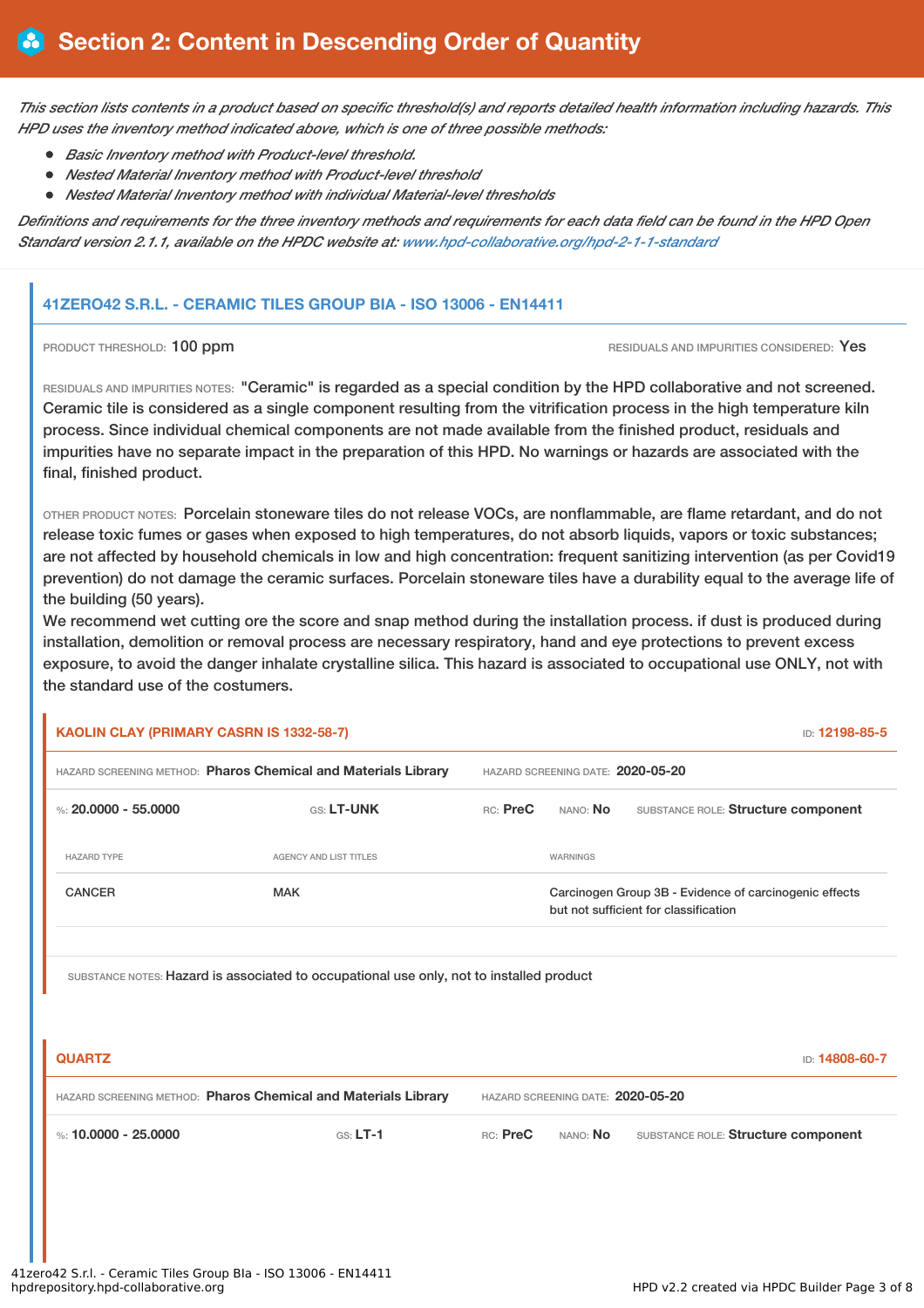| <b>HAZARD TYPE</b> | AGENCY AND LIST TITLES            | WARNINGS                                                                         |
|--------------------|-----------------------------------|----------------------------------------------------------------------------------|
| <b>CANCER</b>      | <b>IARC</b>                       | Group 1 - Agent is Carcinogenic to humans                                        |
| <b>CANCER</b>      | US CDC - Occupational Carcinogens | Occupational Carcinogen                                                          |
| <b>CANCER</b>      | CA EPA - Prop 65                  | Carcinogen - specific to chemical form or exposure route                         |
| <b>CANCER</b>      | <b>IARC</b>                       | Group 1 - Agent is carcinogenic to humans - inhaled from<br>occupational sources |
| <b>CANCER</b>      | US NIH - Report on Carcinogens    | Known to be Human Carcinogen (respirable size -<br>occupational setting)         |
| <b>CANCER</b>      | <b>MAK</b>                        | Carcinogen Group 1 - Substances that cause cancer in<br>man                      |
| <b>CANCER</b>      | GHS - New Zealand                 | 6.7A - Known or presumed human carcinogens                                       |
| <b>CANCER</b>      | GHS - Japan                       | Carcinogenicity - Category 1A [H350]                                             |
| <b>CANCER</b>      | GHS - Australia                   | H350i - May cause cancer by inhalation                                           |
|                    |                                   |                                                                                  |

SUBSTANCE NOTES: Hazard is associated to occupational use only, not to installed product

| <b>NEPHELINE SYENITE</b>                                       |                                                                                          |                                   |                                   | ID: 37244-96-5                                 |  |
|----------------------------------------------------------------|------------------------------------------------------------------------------------------|-----------------------------------|-----------------------------------|------------------------------------------------|--|
| HAZARD SCREENING METHOD: Pharos Chemical and Materials Library |                                                                                          | HAZARD SCREENING DATE: 2020-05-20 |                                   |                                                |  |
| %: $5,0000 - 50,0000$                                          | GS: LT-UNK                                                                               | RC: PreC                          | NANO: No                          | SUBSTANCE ROLE: Structure component            |  |
| <b>HAZARD TYPE</b>                                             | <b>AGENCY AND LIST TITLES</b>                                                            |                                   | WARNINGS                          |                                                |  |
| None found                                                     |                                                                                          |                                   |                                   | No warnings found on HPD Priority Hazard Lists |  |
|                                                                | SUBSTANCE NOTES: Hazard is associated to occupational use only, not to installed product |                                   |                                   |                                                |  |
|                                                                |                                                                                          |                                   |                                   |                                                |  |
| <b>FELDSPAR</b>                                                |                                                                                          |                                   |                                   | ID: 68476-25-5                                 |  |
|                                                                | HAZARD SCREENING METHOD: Pharos Chemical and Materials Library                           |                                   | HAZARD SCREENING DATE: 2020-05-20 |                                                |  |
| %: $0.0000 - 15.0000$                                          | GS: LT-UNK                                                                               | RC: PreC                          | NANO: No                          | SUBSTANCE ROLE: Structure component            |  |
| <b>HAZARD TYPE</b>                                             | <b>AGENCY AND LIST TITLES</b>                                                            |                                   | WARNINGS                          |                                                |  |
| <b>RESPIRATORY</b>                                             | <b>AOEC - Asthmagens</b>                                                                 |                                   |                                   | Asthmagen (Rs) - sensitizer-induced            |  |
|                                                                |                                                                                          |                                   |                                   |                                                |  |
|                                                                | SUBSTANCE NOTES: Hazard is associated to occupational use only, not to installed product |                                   |                                   |                                                |  |
|                                                                |                                                                                          |                                   |                                   |                                                |  |
| <b>TALC</b>                                                    |                                                                                          |                                   |                                   | ID: 14807-96-6                                 |  |
|                                                                | HAZARD SCREENING METHOD: Pharos Chemical and Materials Library                           |                                   | HAZARD SCREENING DATE: 2020-05-20 |                                                |  |
|                                                                |                                                                                          |                                   |                                   |                                                |  |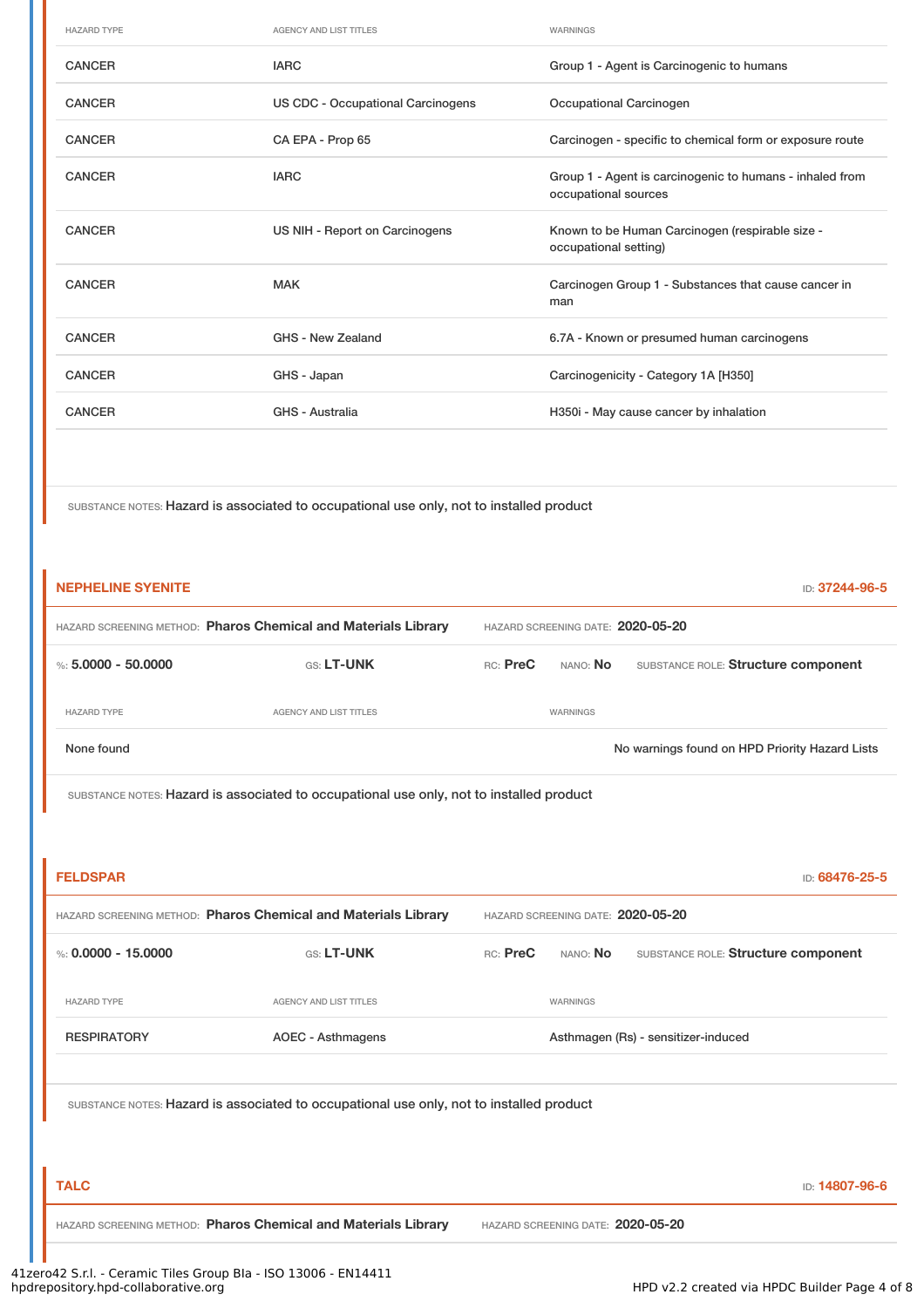| %: $0.0000 - 30.0000$    | GS: <b>BM-1</b>                                                                          | RC: PreC | NANO: No                                                                                        | SUBSTANCE ROLE: Structure component            |  |
|--------------------------|------------------------------------------------------------------------------------------|----------|-------------------------------------------------------------------------------------------------|------------------------------------------------|--|
| <b>HAZARD TYPE</b>       | <b>AGENCY AND LIST TITLES</b>                                                            |          | WARNINGS                                                                                        |                                                |  |
| <b>CANCER</b>            | <b>IARC</b>                                                                              |          |                                                                                                 | Group 2b - Possibly carcinogenic to humans     |  |
| <b>CANCER</b>            | <b>MAK</b>                                                                               |          | Carcinogen Group 3B - Evidence of carcinogenic effects<br>but not sufficient for classification |                                                |  |
|                          | SUBSTANCE NOTES: Hazard is associated to occupational use only, not to installed product |          |                                                                                                 |                                                |  |
| <b>MICA</b>              |                                                                                          |          |                                                                                                 | ID: 12001-26-2                                 |  |
|                          | HAZARD SCREENING METHOD: Pharos Chemical and Materials Library                           |          | HAZARD SCREENING DATE: 2020-05-20                                                               |                                                |  |
| %: $0.0000 - 5.0000$     | GS: LT-UNK                                                                               | RC: PreC | NANO: No                                                                                        | SUBSTANCE ROLE: Structure component            |  |
| <b>HAZARD TYPE</b>       | AGENCY AND LIST TITLES                                                                   |          | WARNINGS                                                                                        |                                                |  |
| None found               |                                                                                          |          |                                                                                                 | No warnings found on HPD Priority Hazard Lists |  |
| SUBSTANCE NOTES: BIOTITE |                                                                                          |          |                                                                                                 |                                                |  |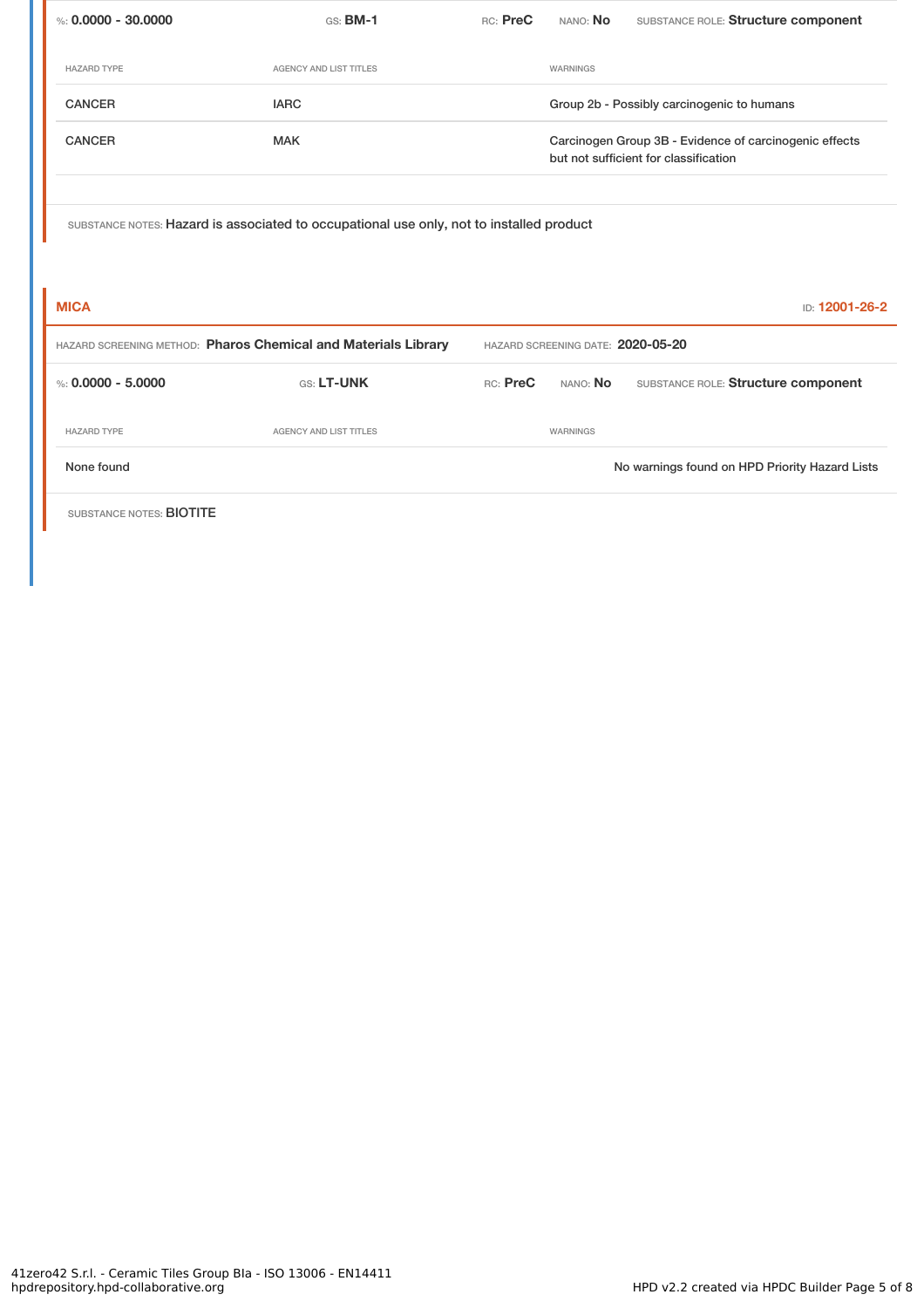This section lists applicable certification and standards compliance information for VOC emissions and VOC content. Other types of *health or environmental performance testing or certifications completed for the product may be provided.*

| <b>VOC EMISSIONS</b>                                                                                                                                                                                                                                                                                                                                                                                                                                                             | <b>Emission Classification of Building Materials - M1</b> |                     |                                                  |  |
|----------------------------------------------------------------------------------------------------------------------------------------------------------------------------------------------------------------------------------------------------------------------------------------------------------------------------------------------------------------------------------------------------------------------------------------------------------------------------------|-----------------------------------------------------------|---------------------|--------------------------------------------------|--|
| CERTIFYING PARTY: Self-declared<br>APPLICABLE FACILITIES: As per LEED: "Products that<br>are inherently nonemitting sources of VOCs<br>(stone, ceramic, powder-coated metals, plated<br>or anodized metal, glass, concrete, clay brick,<br>and unfinished or untreated solid wood) are<br>considered fully compliant without any VOC<br>emissions testing if they do not include integral<br>organic-based surface coatings, binders, or<br>sealants.<br><b>CERTIFICATE URL:</b> | <b>ISSUE DATE: 2020-</b><br>$05 - 20$                     | <b>EXPIRY DATE:</b> | CERTIFIER OR LAB: Modena<br>Centro Prove - Italy |  |
| <b>CERTIFICATION AND COMPLIANCE NOTES:</b>                                                                                                                                                                                                                                                                                                                                                                                                                                       |                                                           |                     |                                                  |  |

# **Section 4: Accessories**

This section lists related products or materials that the manufacturer requires or recommends for installation (such as adhesives or fasteners), maintenance, cleaning, or operations. For information relating to the contents of these related products, refer to their *applicable Health Product Declarations, if available.*

**MORTAR AND GROUT HED HPD** URL: **no HPD Available** 

CONDITION WHEN RECOMMENDED OR REQUIRED AND/OR OTHER NOTES:

mortar and grout are the accessories required for the bedded installation . Voc contents depends on the selected products

# **Section 5: General Notes**

This HPD applies to all impervious tiles of 41zero42 srl collections.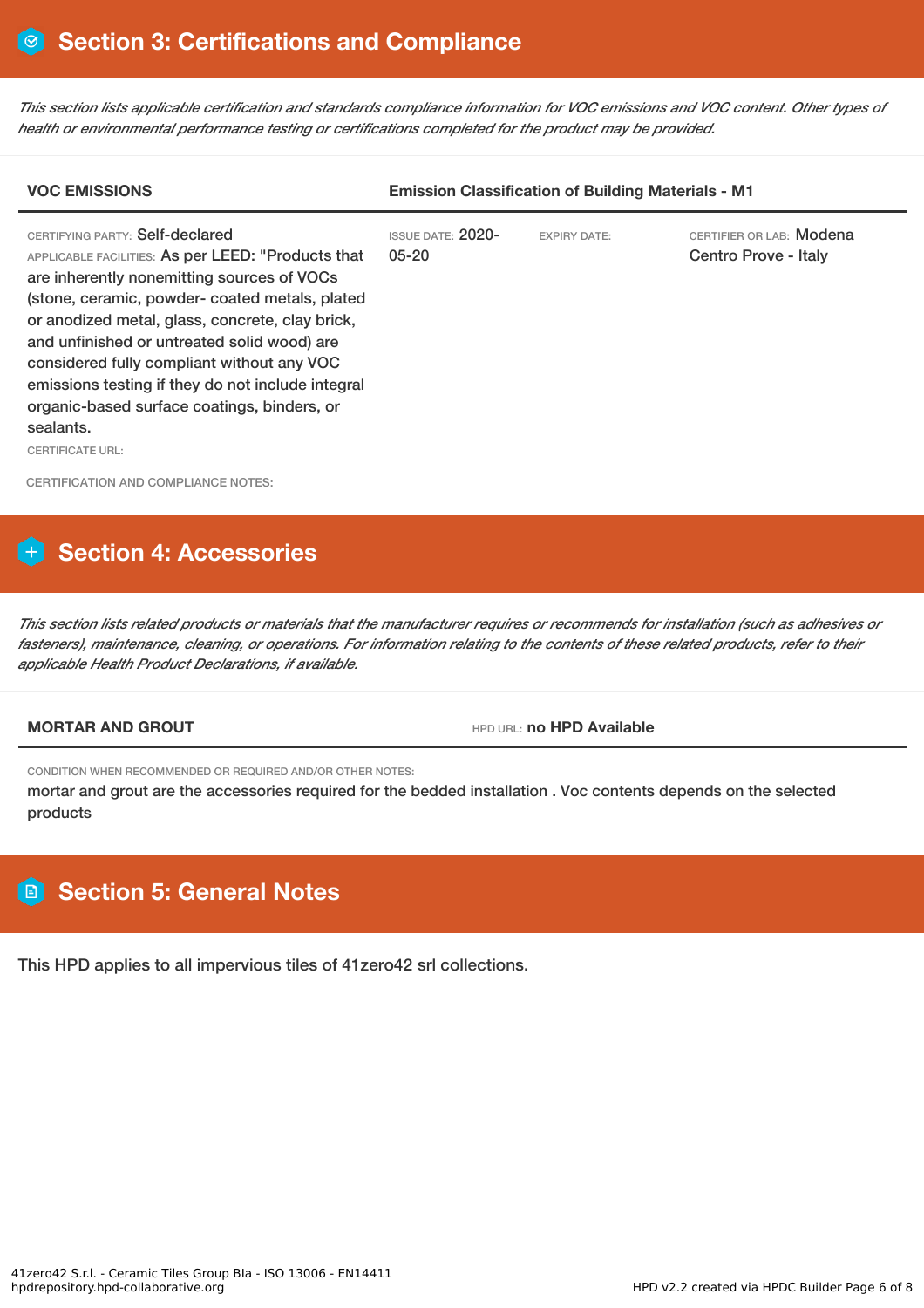# **MANUFACTURER INFORMATION**

MANUFACTURER: **41zero42 srl** ADDRESS: **m.zucchi@colli.it martino.m@41zero42.it Fiorano Modenese Modena 41042, Italy** WEBSITE: **www.41zero42.com**

CONTACT NAME: **info@41zero42.it** TITLE: **quality manager** PHONE: **+39 3494716795** EMAIL: **m.zucchi@colli.it**

The listed contact is responsible for the validity of this HPD and attests that it is accurate and complete to the best of his or her knowledge.

# **KEY**

### **Hazard Types**

**AQU** Aquatic toxicity **CAN** Cancer **DEV** Developmental toxicity **END** Endocrine activity **EYE** Eye irritation/corrosivity **GEN** Gene mutation **GLO** Global warming

## **GreenScreen (GS)**

**BM-4** Benchmark 4 (prefer-safer chemical) **BM-3** Benchmark 3 (use but still opportunity for improvement) **BM-2** Benchmark 2 (use but search for safer substitutes) **BM-1** Benchmark 1 (avoid - chemical of high concern) **BM-U** Benchmark Unspecified (due to insufficient data) **LT-P1** List Translator Possible 1 (Possible Benchmark-1)

**LAN** Land toxicity **MAM** Mammalian/systemic/organ toxicity **MUL** Multiple **NEU** Neurotoxicity **NF** Not found on Priority Hazard Lists **OZO** Ozone depletion **PBT** Persistent, bioaccumulative, and toxic **PHY** Physical hazard (flammable or reactive) **REP** Reproductive **RES** Respiratory sensitization **SKI** Skin sensitization/irritation/corrosivity **UNK** Unknown

**LT-1** List Translator 1 (Likely Benchmark-1) **LT-UNK** List Translator Benchmark Unknown (the chemical is present on at least one GreenScreen Specified List, but the information contained within the list did not result in a clear mapping to a LT-1 or LTP1 score.) **NoGS** No GreenScreen.

#### **Recycled Types**

**PreC** Pre-consumer recycled content **PostC** Post-consumer recycled content **UNK** Inclusion of recycled content is unknown **None** Does not include recycled content

### **Other Terms:**

**GHS SDS** Globally Harmonized System of Classification and Labeling of Chemicals Safety Data Sheet

## **Inventory Methods:**

**Nested Method / Material Threshold** Substances listed within each material per threshold indicated per material **Nested Method / Product Threshold** Substances listed within each material per threshold indicated per product **Basic Method / Product Threshold** Substances listed individually per threshold indicated per product

**Nano** Composed of nano scale particles or nanotechnology **Third Party Verified** Verification by independent certifier approved by HPDC **Preparer** Third party preparer, if not self-prepared by manufacturer **Applicable facilities** Manufacturing sites to which testing applies

The Health Product Declaration (HPD) Open Standard provides for the disclosure of product contents and potential associated human and environmental health hazards. Hazard associations are based on the HPD Priority Hazard Lists, the GreenScreen List Translator™, and when *available, full GreenScreen® assessments. The HPD Open Standard v2.1 is not:*

- *<sup>a</sup> method for the assessment of exposure or risk associated with product handling or use,*
- a method for assessing potential health impacts of: (i) substances used or created during the manufacturing process or (ii) substances *created after the product is delivered for end use.*

Information about life cycle, exposure and/or risk assessments performed on the product may be reported by the manufacturer in appropriate *Notes sections, and/or, where applicable, in the Certifications section.*

The HPD Open Standard was created and is supported by the Health Product Declaration Collaborative (the HPD Collaborative), a customer-led organization composed of stakeholders throughout the building industry that is committed to the continuous improvement of building products *through transparency, openness, and innovation throughout the product supply chain.*

The product manufacturer and any applicable independent verifier are solely responsible for the accuracy of statements and claims made in this

41zero42 S.r.l. - Ceramic Tiles Group BIa - ISO 13006 - EN14411